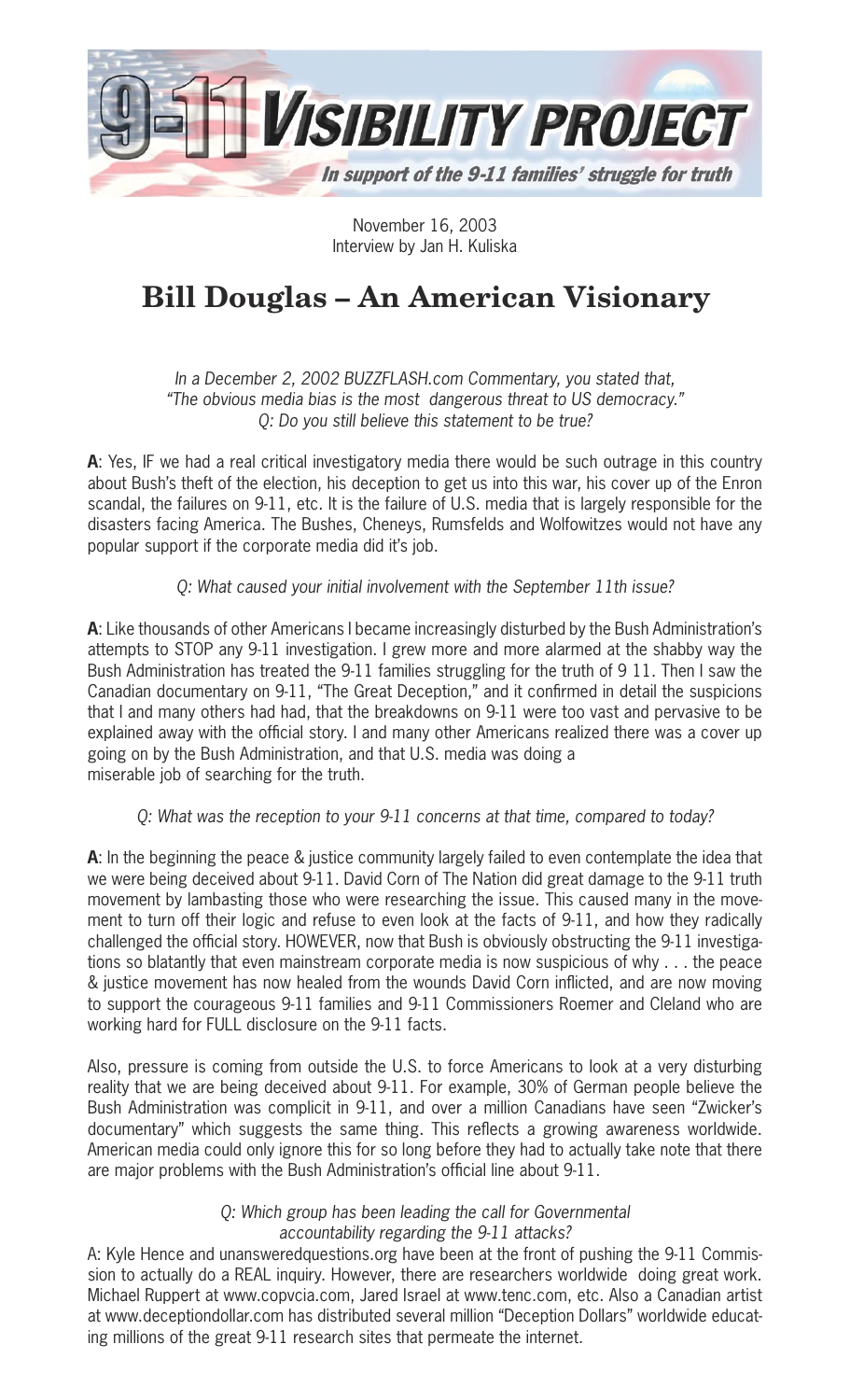Q: In your opinion, what are three most critical questions about the September 11th attacks?

A: Let me give you FOUR questions. 1) How could the most secure building in the world be hit by an aircraft with no interceptor jets flying with it, when two other building had been hit before, and the first plane went off course nearly an hour and a half before the plane hit the Pentagon?

2) Why were all FAA and DOD standard operating procedures broken on 9-11 by the FAA and DOD? 3) Why has the Bush Administration tried to stop a 9-11 investigation, and continues to illegally block documents from the 9-11 Commission? Roosevelt commissioned TEN independent investigations within weeks after Pearl Harbor was attacked.

4) Why hasn't the SEC and Bush Administration told us who made the insider stock trades against United and American Airlines the day before 9-11, and particularly at AB Brown Trust which was chaired by the current Executive Director of the CIA, Buzzy Krongard, prior to his induction into the CIA? Why is \$2.5 million of that winning still unclaimed, and why did the current head of AB Brown Trust quietly resign only 4 days after 9-11-2001?

THERE ARE MANY MORE QUESTIONS, BUT THESE ARE ENOUGH TO DEMAND FULL COOP-ERATION FROM BUSH – WHICH IS NOT FORTHCOMING SO FAR.

### Q: Do you believe that citizen activists are making a difference in uncovering the truth about the 9-11 attacks?

A: ABSOLUTELY. When you view the documentary "The Great Deception," and read the book "The War on Freedom," and tell others about it, and encourage others to call, fax and phone the 9-11 commission and write letters to the media, and stand in public with signs reading "STOP THE 9-11 COVER UP" you affect many to pay attention to this.

The corporate media, if it were a REAL media, would make the 9-11 issue THE ISSUE, it would be on all the tv talk shows, and headlines on all the newspapers day after day. After all 9-11 is the most horrific and LEAST examined event in modern American history, and our President is involved in a cover up. BUT, since the media isn't doing that, activists have a profound impact by raising this issue, and urging people to seek out the 9-11 stories on page 20 or 24 of the newspaper.

This democracy simply will not last if those who are aware do not act aggressively. Dr. Martin Luther King, Jr. once said, "When we remain silent about things that matter, our lives begin to end." We simply cannot remain silent. Our very democracy depends on what we do now at this critical point in time. Get involved. Email findtruth40 (at) hotmail.com to find out how.

Also, EVERYONE should subscribe to www.truthout.org and get their weekly emails with important news stories.

### On September 4th at the President's protest, you carried another sign with a graphic photo of an Iraqi young child with his skull torn away. Q: Why did you create and hold this disturbing sign?

A: Americans are asked to pay for 2,000 pound bombs to drop on people. That is what bombs are created for. However, our media will not allow Americans to see exactly what such weapons actually do in reality. This is very unhealthy.

It is a psychosis that enables us to allow things done with our taxes and in our name that are not acceptable to the average American. When someone's drinking or gambling gets destructively out of control, family's may have an "intervention," whereby they sit that person down and force TRUTH on them, even though the person likely finds that truth "distasteful." However, the result of truth is often an experience of healing. It is painful to look at truth, when the truth is painful. But, it is psychotic to NOT look at truth that is painful, and it enables us to continue psychotic behavior like dropping bombs on human beings, human beings who did NOTHING to us.

So, by showing that revolting photo of that horribly injured Iraqi child, I was doing what CNN, FOX, or other corporate media should be doing, which is showing Americans what happens to human beings when they allow their tax dollars to be spent in this way.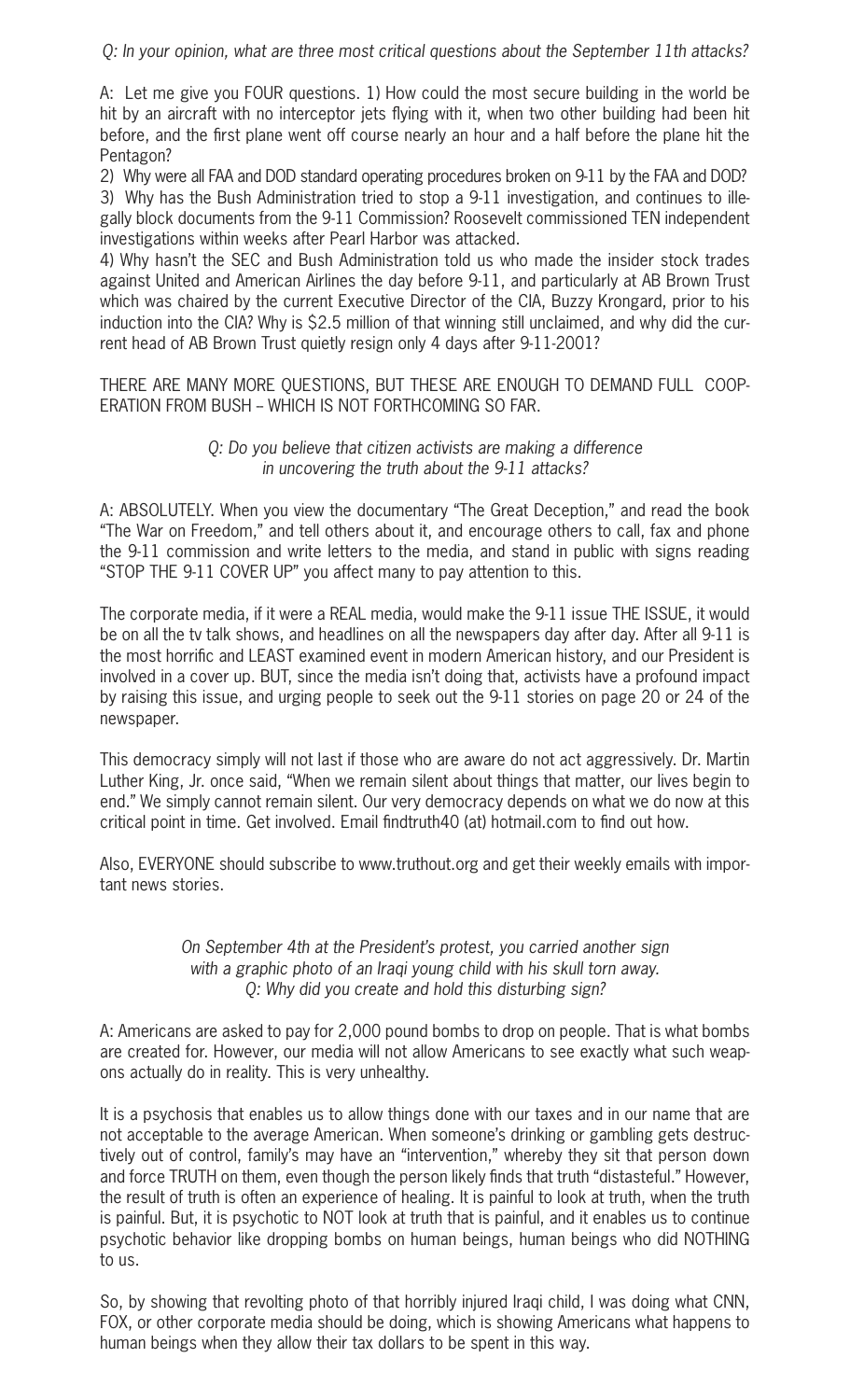#### Bill, you have expressed strong opinions about the care of America's Veterans. Q: What personal experience do you bring to this?

A: It is a disgrace the way veterans are treated. A huge percentage of America's homeless population are Vietnam veterans. The trauma of war is so revolting, so deeply fracturing to a human's psyche that those who truly experience real combat never truly heal from it. My father was wounded in World War II, and suffered from delayed stress syndrome his entire life. When in desperation he went to the VA hospital when I was young they said there was no money for counseling or therapy for him. They said he could take drugs for the rest of his life, or commit himself into the psychiatric hospital at the VA.

Nothing to help him rebuild his psyche thorough therapy and counseling . . . there was no funding for that. This country is all to eager to create new combat veterans, and all to eager to dump them like garbage after the war.

I was shocked to read that the Massachusetts Veteran's Parade tried to prevent Veterans for Peace from marching on Veterans day, saying "we don't consider them real veterans." I met Ron Kovic, played by Tom Cruise in the movie "Born on the 4th of July." When Ron joined Veterans against the war and tried to attend the Republican National Convention, Republicans spat on him because of his opposition to the war. So, the fact that Ron had lost use of both legs in Vietnam in combat injuries . . . didn't matter. To them he wasn't an American.

My father saw more combat than most people in the world. He was sick of war. He wanted to see global disarmament and would have been disgusted at our recent pre-emptive attack on Iraq. I honour my father's sacrifice by fighting for peace and democracy here, which he gave everything to preserve.

> On September 16th you were arrested at the Laura Bush protest for Disorderly Conduct, a charge you deny. **Q**: Do you believe you were singled out by police because you carried the sign "What is Bush Hiding about 9-11? STOP the 9-11 COVER-UP!"?

A: My feeling is that the Secret Service put pressure on KCPD to be stern with protesters, and created an over zealous situation. I did nothing illegal. I was arrested in a legal crosswalk on a legal street, and I was over 100 feet from any police line when arrested. My protest sign was give a mug shot, and a detective asked me if my writing was "subversive." Ashcroft has created a manic mood in America that is affecting law enforcement at all levels.

(Bill Douglas' Kansas City arrest ordeal has been featured in The Nation magazine and will also be included in an upcoming segment about Civil Liberty abuses by ABC news.) http://kcindymedia.org/feature/display/673/index.php

You recently said of the Patriot Act: "The effect this has on society is it creates "a very shakenbelief in one's right to do the things absolutely necessary to sustain a free and open society" that being to speak the truth as you see it even when the truth disagrees with your government." **Q**: What is your personal philosophy regarding attempts to belittle and intimidate activists and peace loving Americans?

A: Those who question their government are the greatest patriots. The BEST of friends are the ones that tell us the truth when we get off track. After 9-11 due to Ashcroft & Bush's carefully worded speeches . . . suddenly, any American who questioned Bush & Ashcroft's absolute LUNACY . . . were called "traitors."

This is the most UN-AMERICAN administration in modern history, for that reason alone. Those Americans who in the face of this intimidation reach deeply within their souls to struggle for truth, and compassionate solutions to our national and international challenges are incredibly inspiring heroes.

Brad Grabs, Ira Harritt, and many many others reflect a greatness that I find historic in proportion, and they are two of millions throughout America who are exhibiting such courage. They will never be celebrated in history books, they will never be rewarded in any way . . . but they follow their soul and put everything on the line.